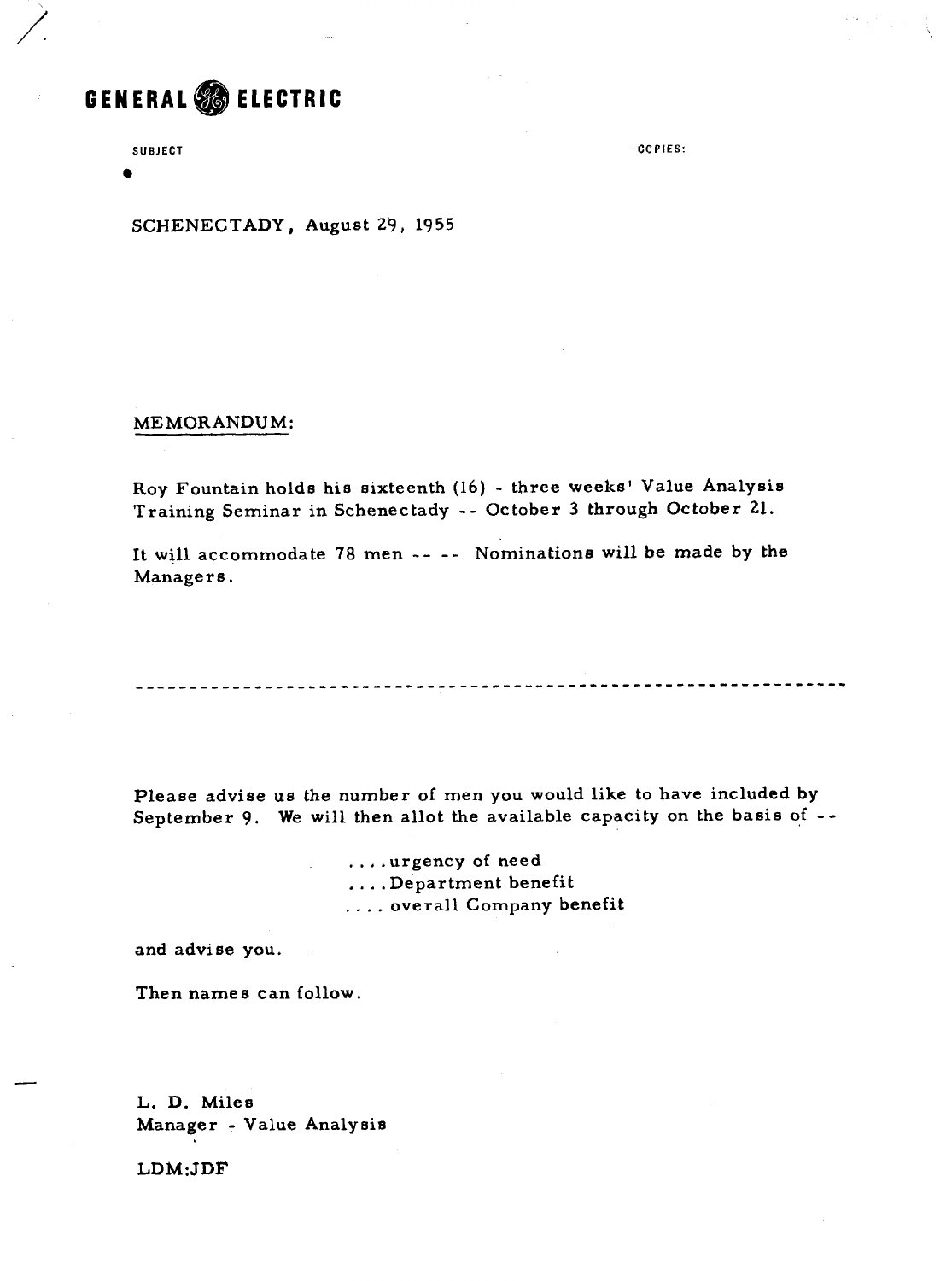## **FOR WHOM** IS THE OCTOBER 3 - 21 **SEMINAR**

- $\mathbf{1}$ . For any manufacturing, engineering, marketing, or cost section in any department which for any reason wants to greatly increase the usefullness of a good man.
- $2.$ For small departments in relatively isolated locations where the difficulties of providing full training locally are many.
- $3.$ To train project leaders for large departments which are arranging for full- scale seminars locally during 1956.
- 4. For any man who, due to special conditions, missed the training in his area when a regular seminar was conduc ted there.
- $5.$ For men closely identified with situations where the elimination of **2570** to **35%** of the cost with no quality deterioriation and without substantial additional investment would be of great benefit to the department.

-----------------------------

We normally have some ----

. . . . Managers of. Manufacturing Engineering . . . . Managers of Materials . . . . Managers of Design Engineering

as well as men in De sign Engineering, Design Drafting, Manufacturing Methods, Materials, Marketing and Finance work.

We have had a Manager - Manufacturing

We would like a Manager - Engineering or two.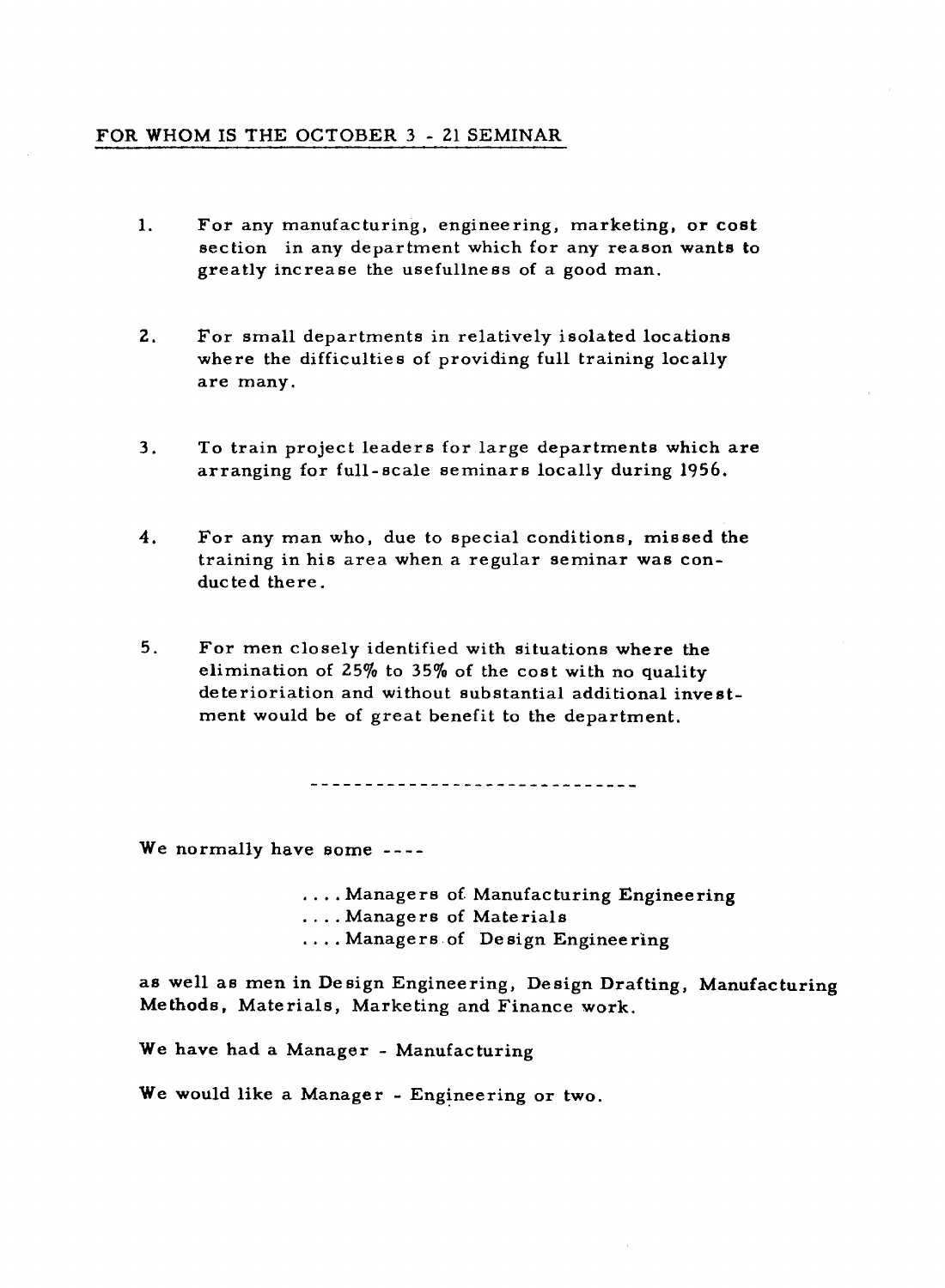# **WHAT QUALIFICATIONS** & **EXPERIENCE 7**

........................

- **1.** Engineering or methods and planning experience or equivalent supported by a general understanding of the properties of materials and their uses.
- **2. A** good creative imagination.
- 3. Enough initiative , self -organization, and self -drive to start and complete their work with little if any supervision.
- **4. A** feeling of the importance of value.
- **5.** A mature stable personality, not easily discouraged.
- **6.** The desire to work and deal with others and the general knowledge of how to do it.
- **7.** Preferably from 3 to 30 years of work experience. This is a rugged course, based upon realism, not theory - so that actual experience best qualifies men to grow in it.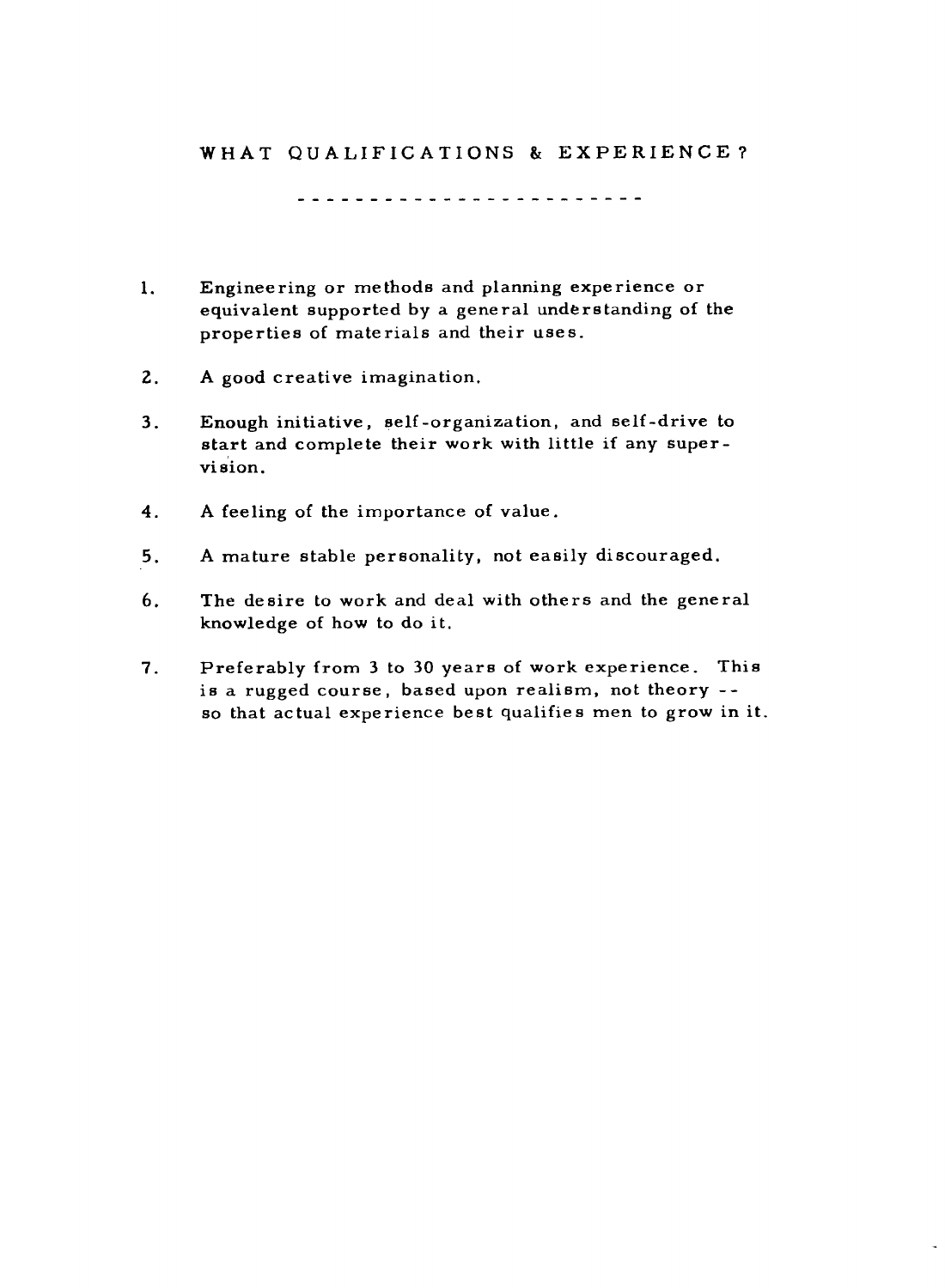# WHAT DO GOOD MEN WHO HAVE HAD THIS TRAINING SAY?

--------------------

## MANAGER OF MANUFACTURING.....

"In my opinion this Value Analysis philosophy is so simple and fundamental that it can be learned in three weeks and at the same time so powerful that it cannot help but multiply many times the effectiveness of almost every management employee of the General Electric Company."

#### DESIGN ENGINEER.....

"A most rewarding, informative, eye -opening experience - should be spread as rapidly as possible."

#### MANUFACTURING ENGINEER.. . . .

"This is without doubt the fine st course I've ever attended. "

#### SUPERVISOR OF PRODUCTION....

"The Seminar is terrific. I have attended many courses- but I've never gotten so much good in such a short time - it has changed my thought habits."

#### SUPERVISOR OF PLANNING.....

"Most informative course I have taken at General Electric."